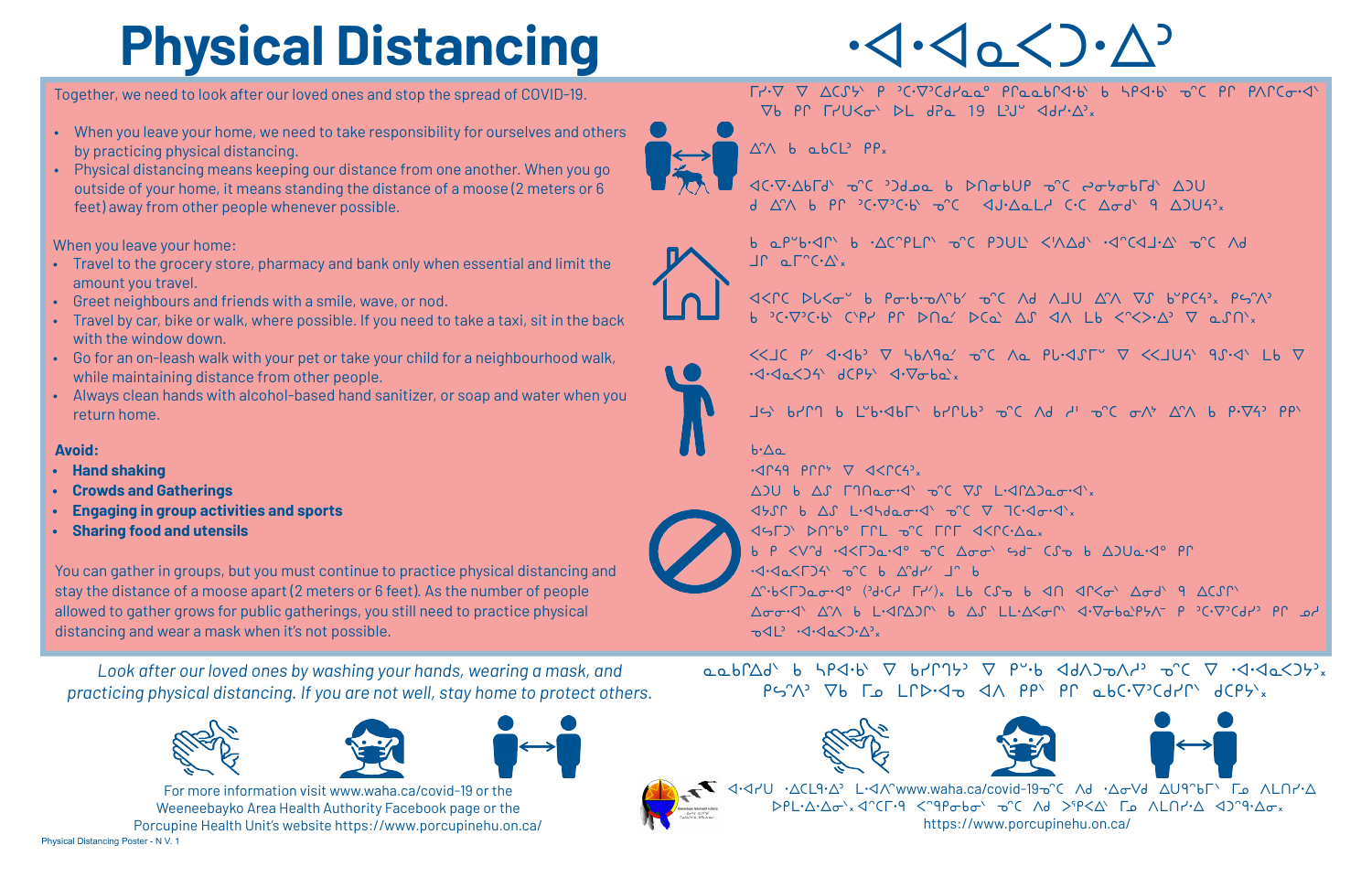#### Together, we need to look after our loved ones and stop the spread of COVID-19.

- When you leave your home, we need to take responsibility for ourselves and others by practicing physical distancing.
- Physical distancing means keeping our distance from one another. When you go outside of your home, it means standing the distance of a moose (2 meters or 6 feet) away from other people whenever possible.

When you leave your home:

- Travel to the grocery store, pharmacy and bank only when essential and limit the amount you travel.
- Greet neighbours and friends with a smile, wave, or nod.
- Travel by car, bike or walk, where possible. If you need to take a taxi, sit in the back with the window down.
- 60 for an on-leash walk with your pet or take your child for a neighbourhood walk, while maintaining distance from other people.
- Always clean hands with alcohol-based hand sanitizer, or soap and water when you return home.

# **Physical Distancing**

*Look after our loved ones by washing your hands, wearing a mask, and practicing physical distancing. If you are not well, stay home to protect others.*







Physical Distancing Poster - L V. 1 For more information visit www.waha.ca/covid-19 or the Weeneebayko Area Health Authority Facebook page or the Porcupine Health Unit's website https://www.porcupinehu.on.ca/



b P <V'd .<<F)c.<< a' C Acc' sd' (f a A)Uc.< Pr  $\triangleleft$   $\triangleleft$   $\triangleleft$   $\triangleleft$   $\triangleleft$   $\triangleleft$   $\triangleleft$   $\triangleleft$   $\triangleleft$   $\triangleleft$   $\triangleleft$   $\triangleleft$   $\triangleleft$   $\triangleleft$   $\triangleleft$   $\triangleleft$   $\triangleleft$   $\triangleleft$   $\triangleleft$   $\triangleleft$   $\triangleleft$   $\triangleleft$   $\triangleleft$   $\triangleleft$   $\triangleleft$   $\triangleleft$   $\triangleleft$   $\triangleleft$   $\triangleleft$   $\triangleleft$   $\triangleleft$   $\triangleleft$   $\triangleleft$   $\triangleleft$   $\triangleleft$   $\triangleleft$   $\triangleleft$  

 $CCP(XY) = \frac{1}{2} \left( \frac{1}{2} \left( \frac{1}{2} \left( \frac{1}{2} \left( \frac{1}{2} \right) - \frac{1}{2} \left( \frac{1}{2} \right) \right) \right) + \frac{1}{2} \left( \frac{1}{2} \left( \frac{1}{2} \left( \frac{1}{2} \right) - \frac{1}{2} \left( \frac{1}{2} \left( \frac{1}{2} \right) \right) \right) \right) + \frac{1}{2} \left( \frac{1}{2} \left( \frac{1}{2} \left( \frac{1}{2} \left( \frac{1}{2} \right) - \frac{1$  $\nabla b$   $\Gamma_{\Omega}$   $\Gamma \Gamma D \cdot \Delta_{\Omega}$   $\Delta \Lambda$   $PP^{\wedge}$   $PP^{\wedge}$   $\Delta b C \cdot \nabla^{2} C d P \Gamma^{\wedge}$   $dCP \nabla_{x}$ 



 $\cdot$ <dr 9 Prr  $\nabla$  <dex  $\sim$ 



 $\Gamma$  $\cdot$  $\nabla$   $\nabla$   $\Delta$ CSS<sup>6</sup>  $\rho$  <sup>a</sup>C· $\nabla$ <sup>a</sup>Cd $\sigma$ <sub>c</sub><sup>o</sup>  $\rho$  $\Gamma$  ccb $\Gamma$  $\Delta$ <sup>+</sup>b<sup>6</sup> b 5 $\rho$  $\Delta$ <sup>+</sup>b<sup>6</sup>  $\nabla$   $\rho$  $\Gamma$  $P\Lambda\Gamma C\subset A^b$   $\nabla b$   $P\Gamma\Gamma\Gamma U\subset C^b$   $\nabla L$   $dPa$  19  $L^aJ^b$   $\Delta dH^b\Delta^a{}_x$ 

 $\triangle$ <sup>5</sup> $\triangle$  b cbCL<sup>e</sup>  $PP_x$ 

**ICC - JOS - JOS - JOS - JOS - JOS - JOS - JOS - JOS - JOS - JOS - JOS - JOS - JOS - JOS - JOS - JOS - JOS - JO**  $\Lambda$ d  $\Delta^{\lambda}\Lambda$  b Pr ac $\cdot\nabla^{\alpha}$ c $\cdot$ bh  $\sigma^{\lambda}$ C  $\Delta J\cdot\Delta$ cld c $\cdot$ C  $\Delta\sigma$ dh 9  $\Delta$ JU $\cdot$ a<sub>x</sub>

b cpsb.<dpb b .  $\Delta$ CspLpb  $\Delta$ sc PDULb << $\Delta$ Adb .  $\Delta$ sc $\Delta$ J. $\Delta$ b  $\Delta$ sc $\Delta$ Ad  $J \cap C \subset \Gamma \cdot 9 \cap C \cdot \Delta^b$ 

J<PC DL<c" b Pc-b-JA'bc D'C Ad AJU A'A VS bSPC40x PS'A0 b ac. Jacobe COPY PP DNCC DCCO AS AN Lb <><>A V CSNO'x



 $<<$ JC  $P^c$   $\triangleleft$  $\triangleleft$ be  $\nabla$   $\triangleleft$ b $\triangleleft$  $\triangleleft$ C  $\triangleleft$   $\triangleleft$ C  $\triangleleft$   $\triangleleft$   $\triangleleft$   $\triangleleft$   $\triangleleft$   $\triangleleft$   $\triangleleft$   $\triangleleft$   $\triangleleft$   $\triangleleft$   $\triangleleft$   $\triangleleft$   $\triangleleft$   $\triangleleft$   $\triangleleft$   $\triangleleft$   $\triangleleft$   $\triangleleft$   $\triangleleft$   $\triangleleft$   $\triangleleft$   $\triangleleft$   $\triangleleft$   $\triangleleft$   $\triangleleft$   $\triangleleft$   $\triangle$  $\nabla \cdot 4.4c\angle 24^6 dCP5^6 d\cdot 7cbc^6x$ 

 $JS^b$  bring b LSb.<dbla bringle bsc Ad ds bst ASA b P.  $\nabla A^a$  Ppb

 $h \cdot \Lambda_{c}$ 







#### **Avoid:**

- **• Hand shaking**
- **• Crowds and Gatherings**
- **• Engaging in group activities and sports**
- **• Sharing food and utensils**

You can gather in groups, but you must continue to practice physical distancing and stay the distance of a moose apart (2 meters or 6 feet). As the number of people allowed to gather grows for public gatherings, you still need to practice physical distancing and wear a mask when it's not possible.



 $\Delta$ )U b  $\Delta$ S [1 $\Omega$ ac.<db  $\sigma$ <sup>6</sup>(  $\nabla$ S L.<df $\Delta$ )ac.<db<sub>x</sub>  $450$  b  $\Delta S$  L.45dcc.4b o'C  $\nabla$   $\nabla$   $\Delta G$  $(455)$   $D150$   $D150$   $D11$   $D50$   $D11$   $D50$   $D11$   $D50$   $D11$   $D11$   $D11$   $D11$   $D11$   $D11$   $D11$   $D11$